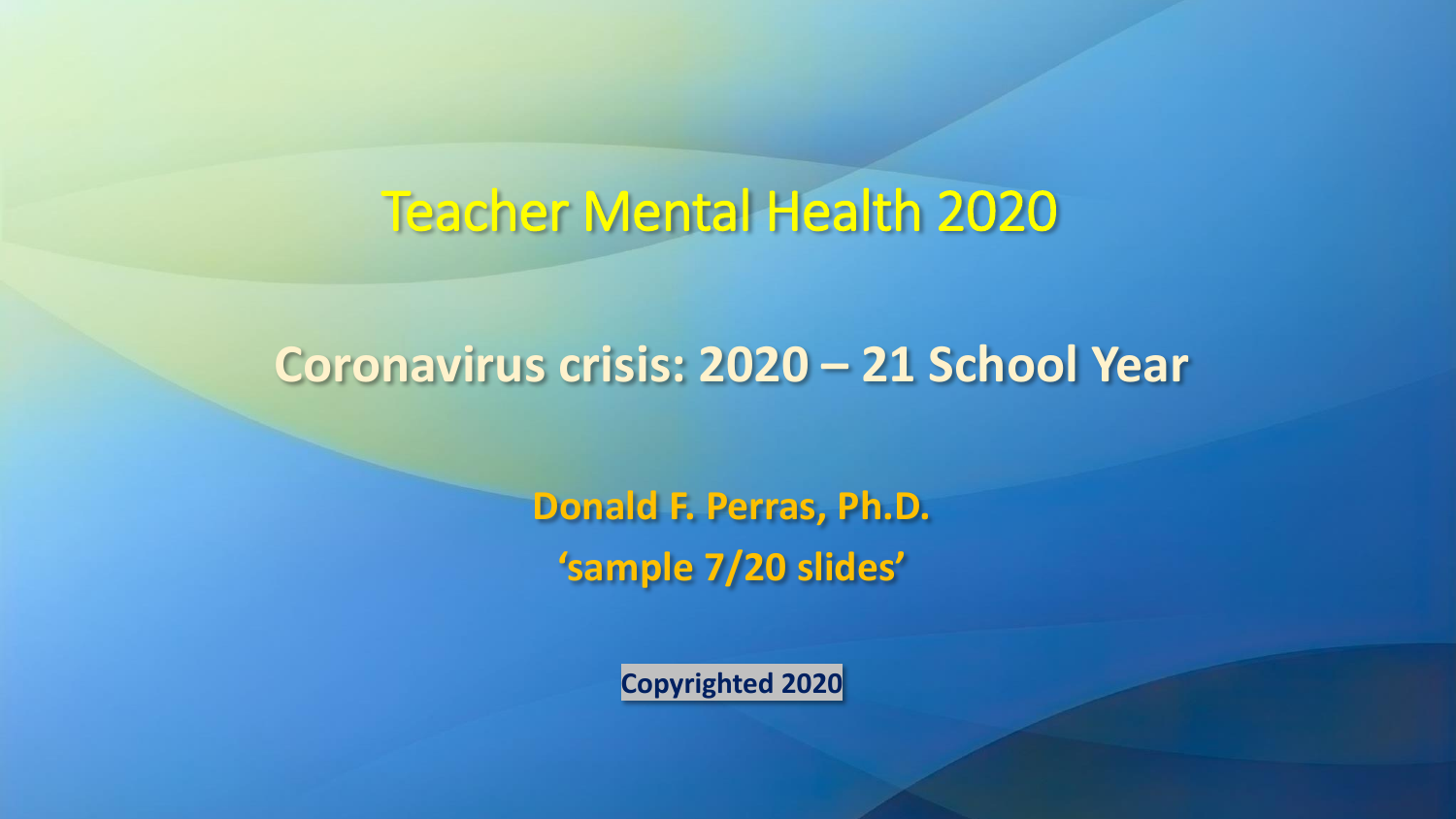#### RESUME'

**Ph.D., 'Seriously Emotionally Disturbed,' George Peabody College, Vanderbilt University, Nashville, Tennessee.**

**Professor, Special Education Department, Southern Connecticut State University, New Haven, 'Seriously Emotionally Disturbed' graduate program, 1972 – 2009.**

**Independent Educational Consultant, 1973 – 'classroom management' specialty, 328 schools (54 districts/37 agencies,) 1, 300 + PK – 12th grade personalized coaching.**

**Teacher mental workshops, articles, conferences, media appearances.**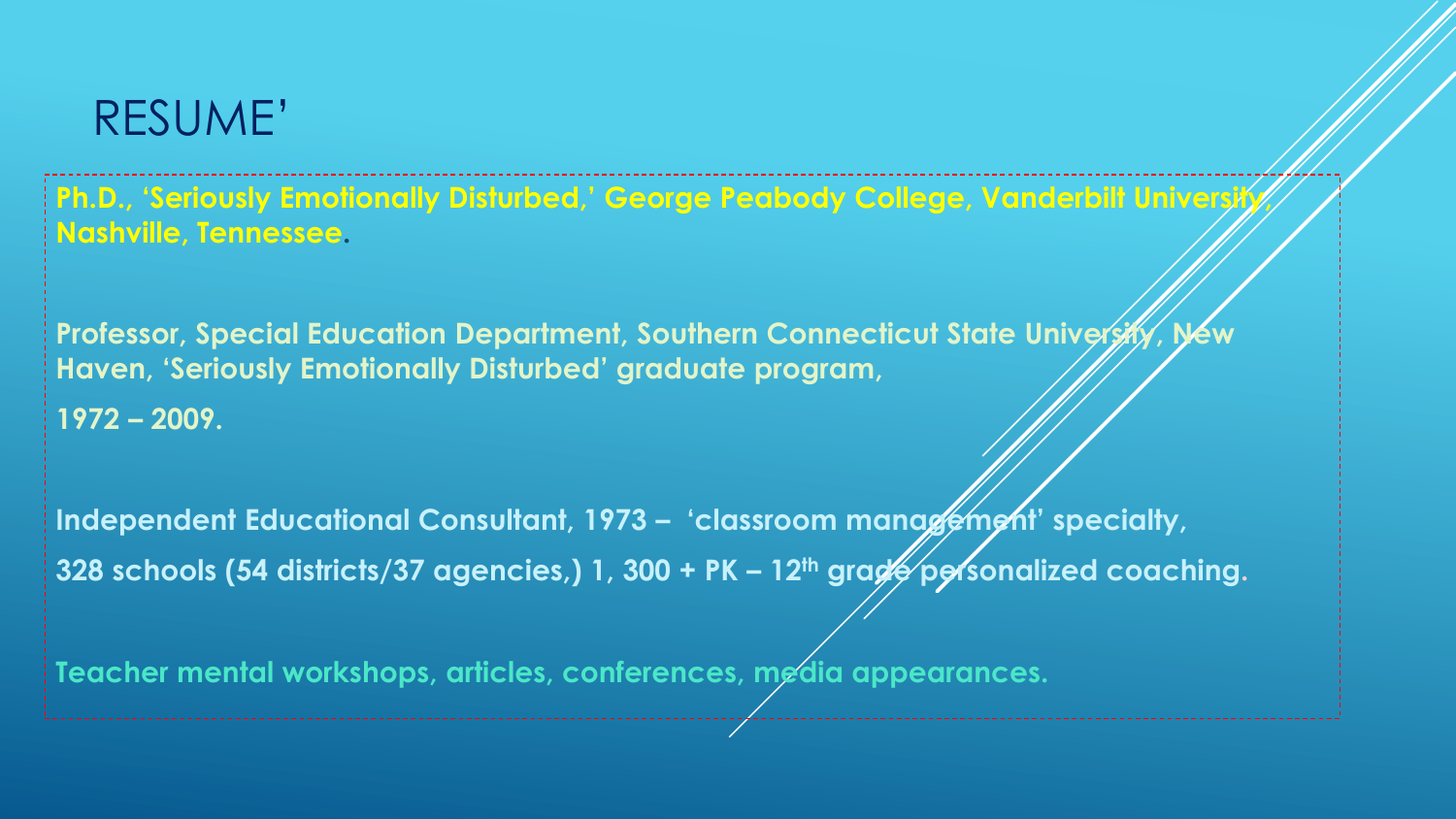

THIS WEBINAR WILL EXAMINE THE IMPACT OF THE CORONAVIRUS ON INSTRUCTING OUR NATION'S STUDENTS DURING THE 2020 – 21 SCHOOL YEAR.

EDUCATORS ARE ALREADY MANAGING A VARIETY OF DAILY CHALLENGES THAT STRESS THEIR PROFESSIOM COMPETENCE AND PERSONAL WELFARE.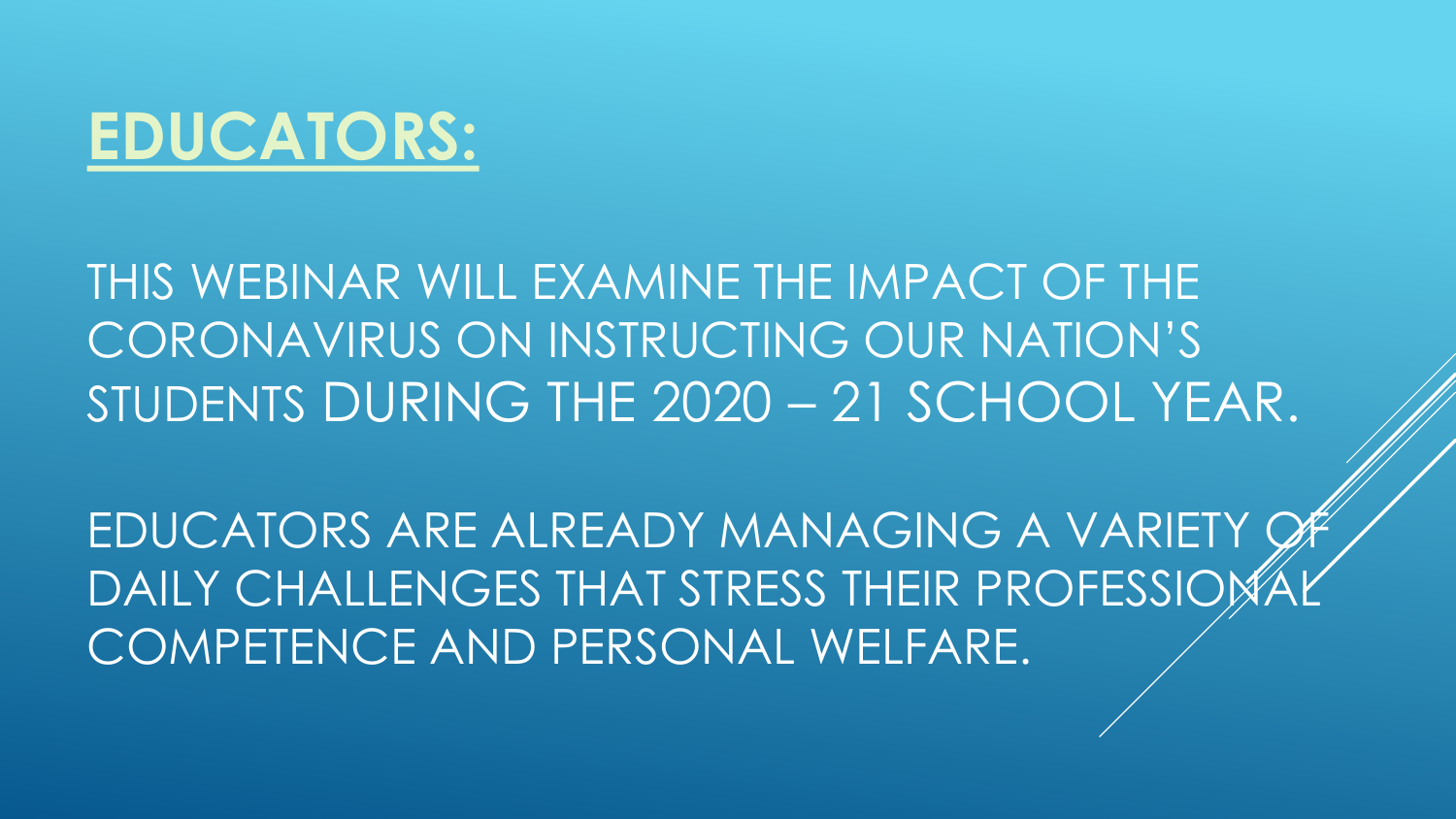# **EDUCATION'S CHALLENGES**

 $\triangleright$  The task of educating this generation of *diverse* learners has become dramatically more complex than in prior decades.

- ▶ An increase in dysfunctional family dynamics is correlated with a decline in parental investment in their children's school readiness and personal accountability.
- ▶ Schools are challenged by both students' academic requirements and *socialization*  deficits, profoundly impacting educators' skills and commitment.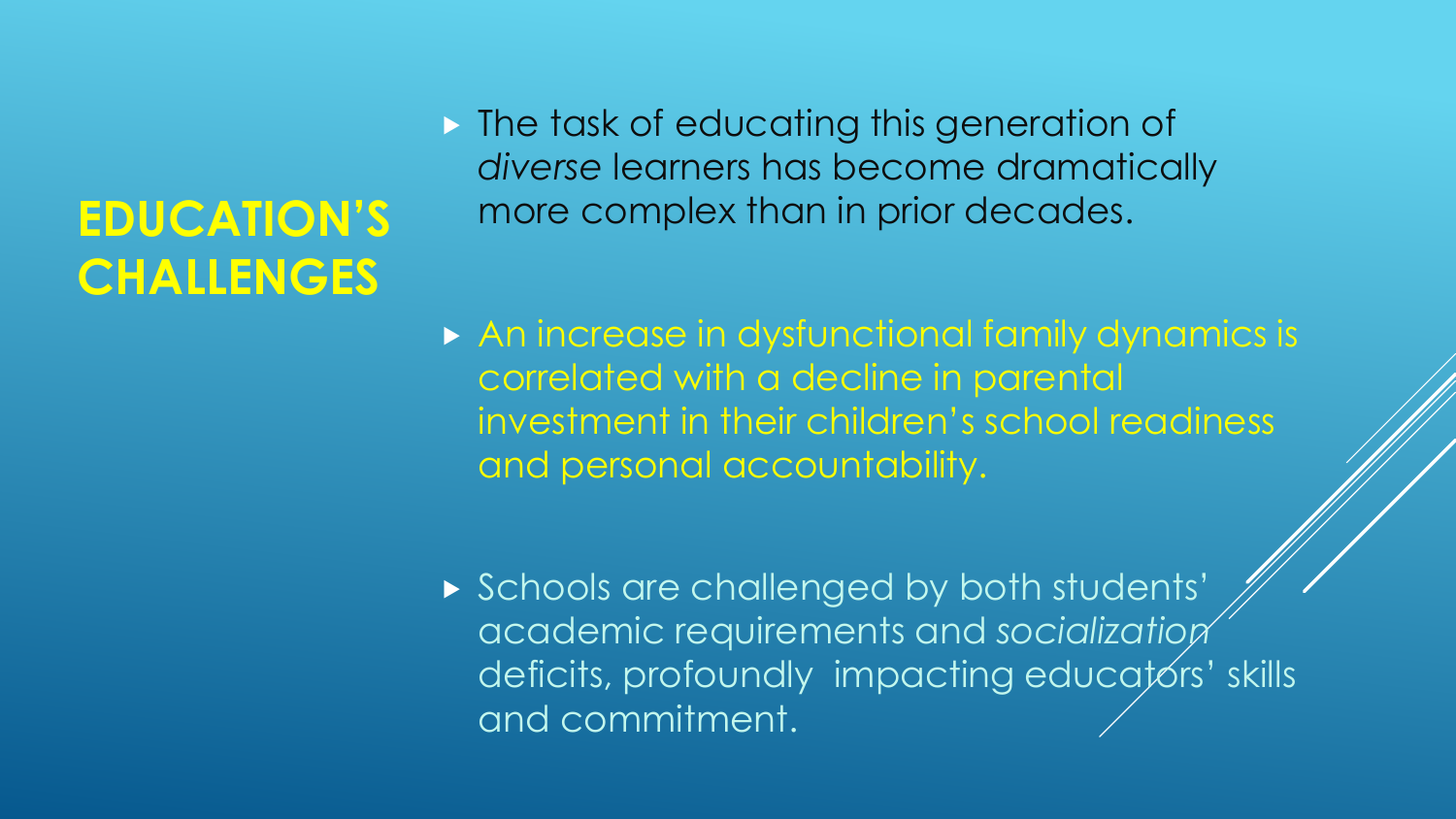# **EDUCATION'S CHALLENGES**: INTERNAL FACTORS

- ➢ Diverse social economic cultural student population.
- ➢ Depressed language ability, reasoning skills, and socialization limitations disrupting achievement.
- Students' self motivation, perseverance, and critical thinking compromised by excessive electronic entertainment.
- ➢ Students' preference for personalized learning and self – expression.
- ➢ Behavior management deficits
- ➢ Modifying educational experience for 20 – 40 % of learners 'at – risk' of academic failure.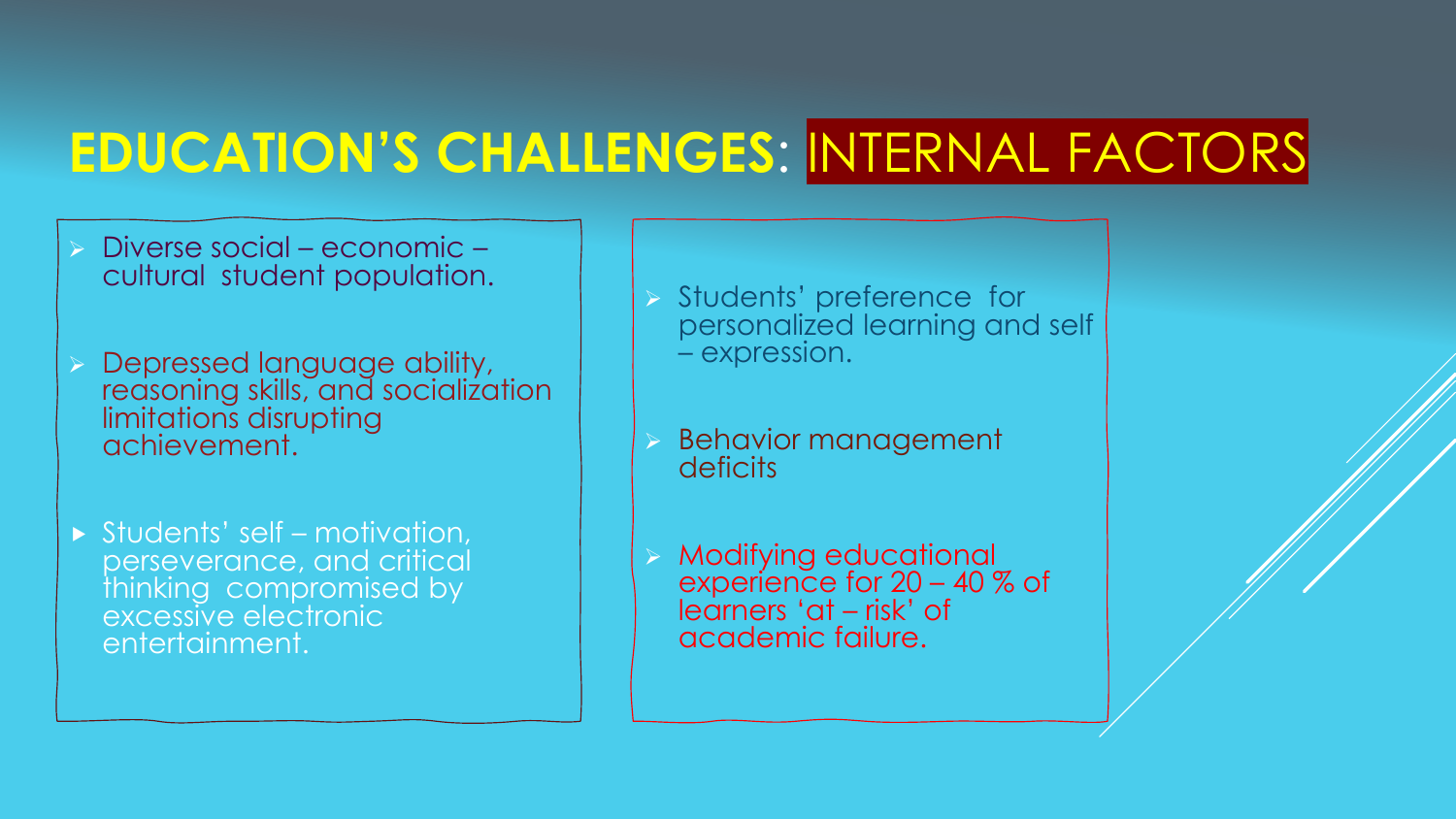## **CORONAVIRUS**

- ➢ Now, an additional challenge of educating our nation's students is coping with the serious impact of coronavirus on our society.
- ➢ This unprecedented scenario has imposed severe restrictions on personal freedom and public discourse, including the closing of schools to avoid further contamination.
- ➢ No prior era since the 1940s has required a national commitment to manage a crisis of this magnitude.
- ➢ This webinar addresses the manifestations of coronavirus on educators' ability to sustain a viable learning experience for their respective learners.